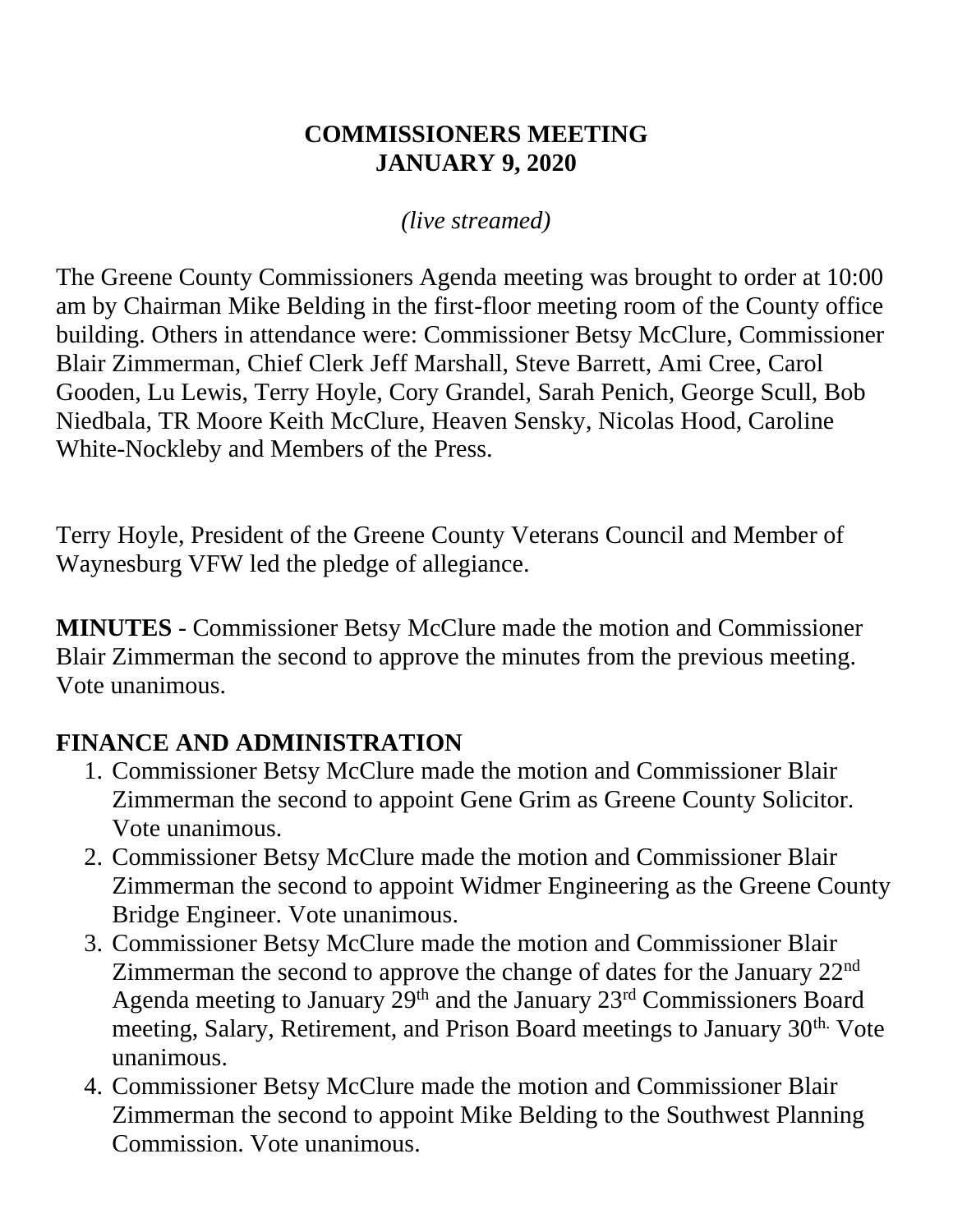- 5. Commissioner Blair Zimmerman made the motion and Commissioner Mike Belding the second to appoint Betsy McClure to the Southwest Planning Commission. Vote unanimous.
- 6. Commissioner Betsy McClure made the motion and Commissioner Blair Zimmerman the second to reappoint to the following to the Tax Abatement Board. Vote unanimous.
	- a. John Mariner
	- b. Melissa Kelsey
- 7. Commissioner Betsy McClure made the motion and Commissioner Blair Zimmerman the second to accept the resignation of Denzil McIntire to the IDA Board. Vote unanimous.

## **CONSERVATION**

- 1. Commissioner Betsy McClure made the motion and Commissioner Blair Zimmerman the second to appoint Mike Belding to the Conservation District Board as a Commissioner Representative. Vote unanimous.
- 2. Commissioner Betsy McClure made the motion and Commissioner Blair Zimmerman the second to appoint Melissa Adamson to the Conservation District Board to replace Mike Belding, farmer slot. Vote unanimous.
- 3. Commissioner Betsy McClure made the motion and Commissioner Blair Zimmerman the second to appoint Greg Hopkins to the Conservation District Board to replace Jim Jones, farmer slot. Vote unanimous.

# **TOURISM**

- 1. Commissioner Betsy McClure made the motion and Commissioner Blair Zimmerman the second to appoint the following to the Tourist Promotion Agency Board. Vote unanimous.
	- a. Don Chappel
	- b. Matt Cumberledge
	- c. Derek Garcia
	- d. Christy Orndorff
	- e. Kevin Paul

# **CDBG**

1. Commissioner Betsy McClure made the motion and Commissioner Blair Zimmerman the second to approve Mike Belding, as the Chief Elected Official to execute all Community Development Block Grant Programs. Vote unanimous.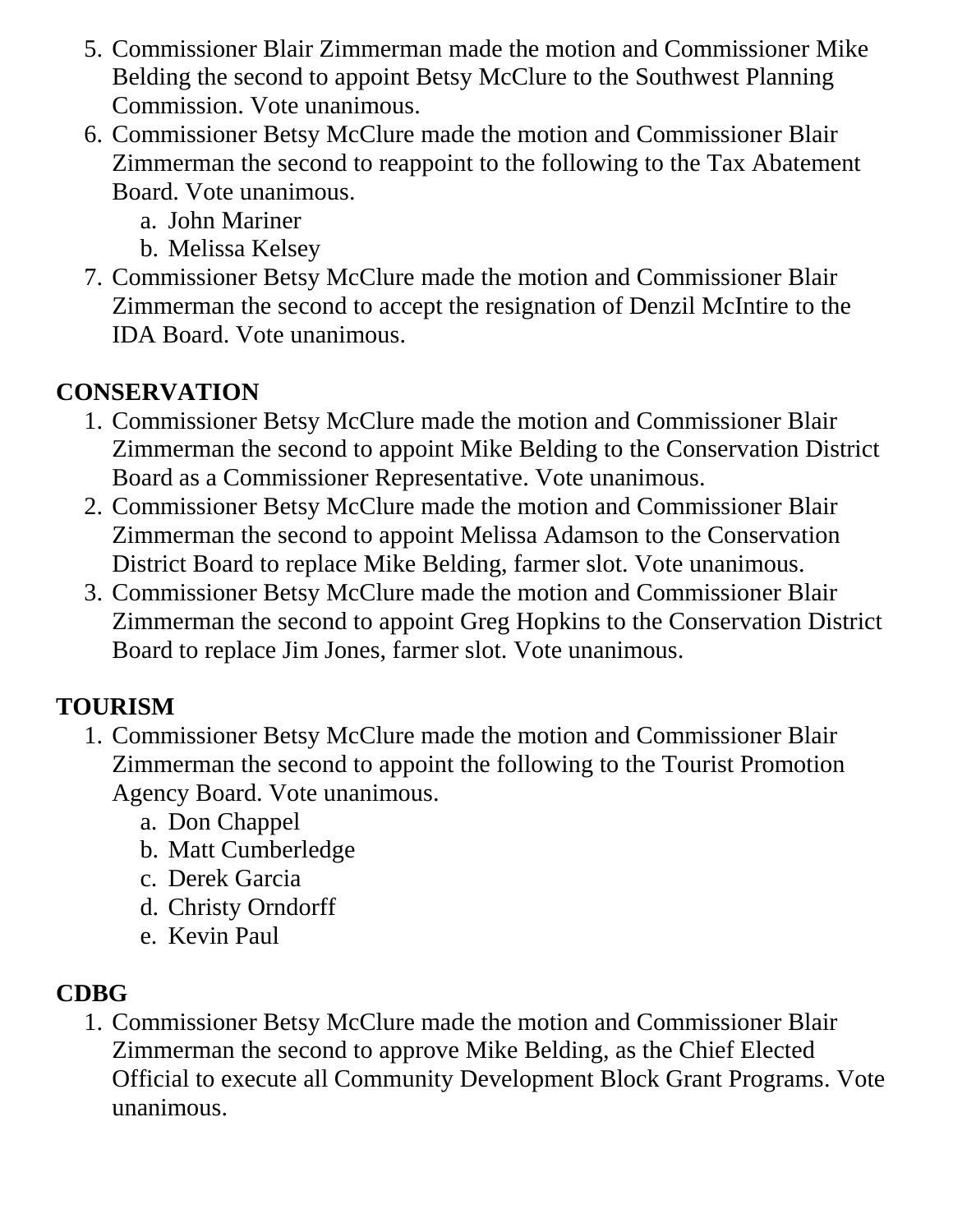### **BRIDGES**

1. Commissioner Betsy McClure made the motion and Commissioner Blair Zimmerman the second to approve the change order for Bridge No. 8, located in Perry Township from \$689,233.00 to \$662,231.74. Vote unanimous.

### **RECREATION**

1. Commissioner Betsy McClure made the motion and Commissioner Blair Zimmerman the second to approve the 2020 Drag Races contract with the Greene County Airport. Vote unanimous.

### **EMA**

- 1. Commissioner Betsy McClure made the motion and Commissioner Blair Zimmerman the second to approve the update to the comprehensive emergency plan. Vote unanimous.
- 2. Commissioner Betsy McClure made the motion and Commissioner Blair Zimmerman the second to approve the signatory powers to Jeffrey A. Marshall for Emergency Management Performance Grant. Vote unanimous.

### **CYS**

1. Commissioner Blair Zimmerman made the motion and Commissioner Mike Belding the second to appoint Betsy McClure to the CYS Advisory Board. Vote unanimous.

## **HUMAN SERVICES**

- 1. Commissioner Betsy McClure made the motion and Commissioner Blair Zimmerman the second to approve Resolution for PA Department of Transportation for the Assignment of Roles in DOTGRANTS. Vote unanimous.
- 2. Commissioner Betsy McClure made the motion and Commissioner Blair Zimmerman the second to appoint the following Board Members to the Human Services Advisory Board. Vote unanimous.
	- a. Rev. James Cherry
	- b. Lettica Torres
	- c. George Blystone
	- d. Susan Swinchock
	- e. Nancy Riggle

3. Commissioner Blair Zimmerman made the motion and Commissioner Mike Belding the second to appoint Betsy McClure to the Human Services Advisory Board. Vote unanimous.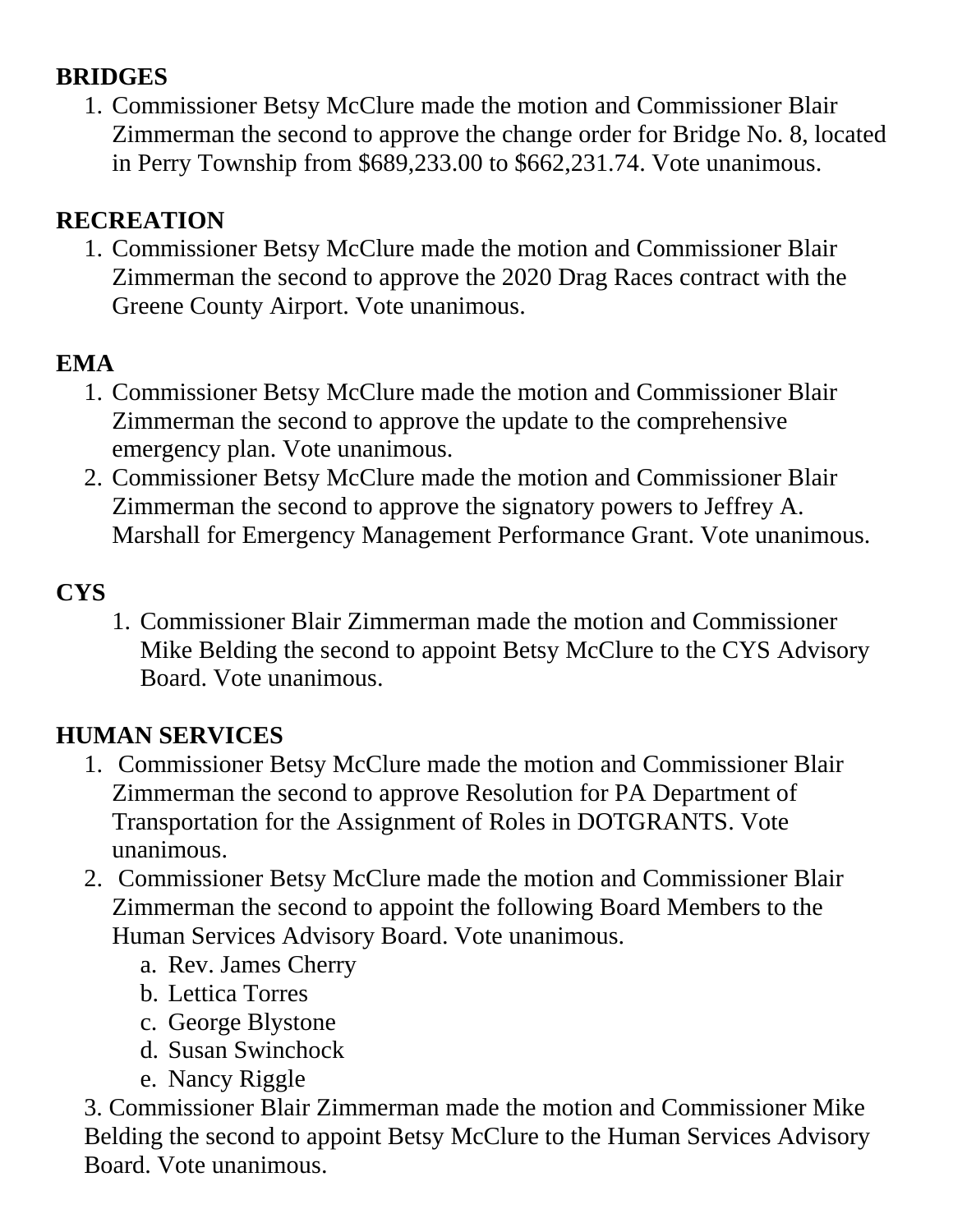### **MENTAL HEALTH AND INTELLECTUAL DISABILITIES**

1. Commissioner Betsy McClure made the motion and Commissioner Blair Zimmerman the second to approve FY19/20 Contract with Intermediate Unit One. Vote unanimous.

## **NOTICES**

- 1. CNX submitting an application for approval of alternate method plat for Daniel R. Finnegan #2 API# 37-059-01907 located in Richhill Township.
- 2. PA DEP notification of significant technical deficiencies with application No. E30052-265, Wisecarver Recreation Site, Franklin Township.
- 3. EQM Gatherings is applying for coverage under the Erosion and Sediment Control General Permit for Throckmorton to Dominion Tap, Franklin Township.
- 4. Equitrans Midstream Holdings, LLC is applying for coverage under the Erosion and Sediment Control General Permit, for Briggs to Beta Pipeline Project Major Modifications, Aleppo Township.
- 5. EQM Gathering Opco, LLC is requesting to renew a General Plan Approval and Operating Permit from the PA DEP Air Quality Program for the continued operation of existing equipment at Pipers Ridge Interconnect in Morgan Township.
- 6. CNX Gas is proposing to repair a slope failure on existing GH-2 Well Pad in Center Township.
- 7. EQM Gathering OPCO, LLC is applying for coverage under the General Permit WMGR123, from PA DEP for Perch Storage Facility located in Aleppo Township.
- 8. EQT Production Company, is applying for coverage under the General Permit WMGR123, from the PA DEP for Magnum Aboveground Storage Tank, located in Center Township.
- 9. PA DEP is notifying us Consol PA Coal Company, LLC is applying for a mining activity permit for Bailey Mine and Prep Plant located in Richhill Township.
- 10. Duquesne Light Company is submitting a coal completion report to PA DEP requesting stage I & II bond release for a portion of the Warwick No. 2 Coal Refuse Area located approximately 1-mile northwest of Greensboro, PA
- 11. PA Department of Transportation intents to submit a BMW-GP-11 General Registration application for a PA DEP protection Chapter 105 Water Obstruction and Encroachment Permit at a US Army Corps of Engineers Section 404 Permit to the PA DEP for S.R. 3001 Section X10 over Crabapple Creek, in Richhill Township.